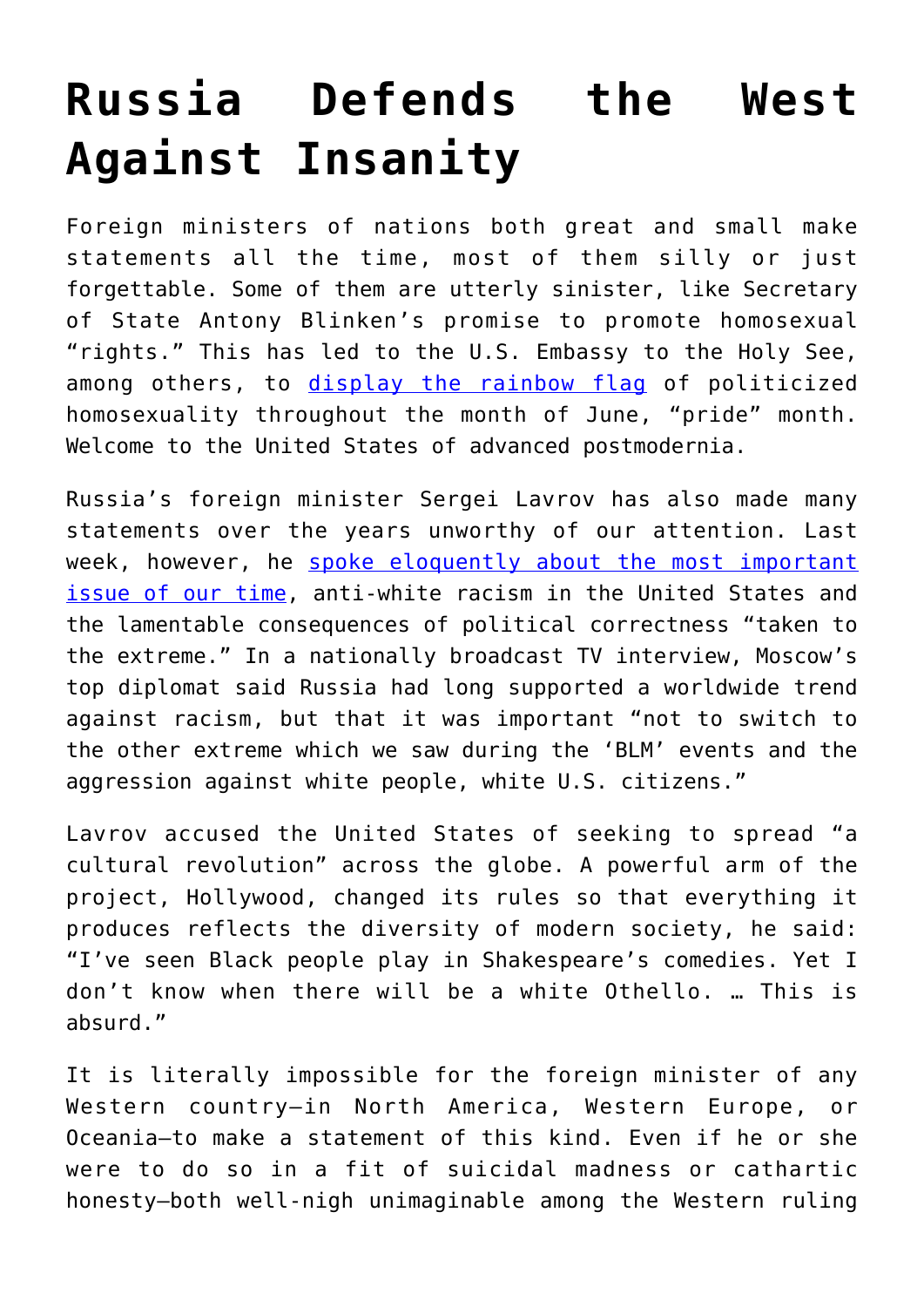elite—a hysterical outcry on every printed page and every flickering screen would soon subject them to cancellation. The criminal would be a permanent non-person *par excellence*.

Lavrov's statement reflects the fact that, for the past quarter century, Russia has worked hard to rearticulate its objectives and fine-tune its policies in terms of traditional national interests and traditional social mores. The communist-era dual-track policy of having "normal" relations with the West, on the one hand, while seeking to subvert it, on the other, gave way to Boris Yeltsin's disastrous attempts in the 1990s to forge a "partnership" with the West.

[As I pointed out over a decade ago,](https://www.expat.ru/analitics.php?item=655) the early 1990s also witnessed the blossoming of America's strident attempt to assert its "benevolent global hegemony." This ambition created an ironic role-reversal. It precluded any suggestion that Russia has legitimate interests, either externally or internally. The justification for the project was just as ideological, and the implications just as revolutionary as anything concocted by Grigory Zinoviev or Leon Trotsky in their heyday:

That a 'truly democratic' Russia must be subservient to the 'propositionalist' matrix is still axiomatic on both sides of the Atlantic. 'Democracy' thus defined has to do with one's status in the ideological pecking order, rather than the expressed will of the electorate: in line with the Leninist dictum that the moral value of any action is determined by its contribution to the march of history. To wit, Putin's or Medvedev's approval ratings are cited as mere 'proof' of their populist demagoguery.

The reshaping of Russia's soul is the final stop. In this respect any gap between the Sorosite "left" and neocon "right," between Washington and Brussels, is a matter of degree rather than kind. Here is the one crusade Jihadists gleefully support.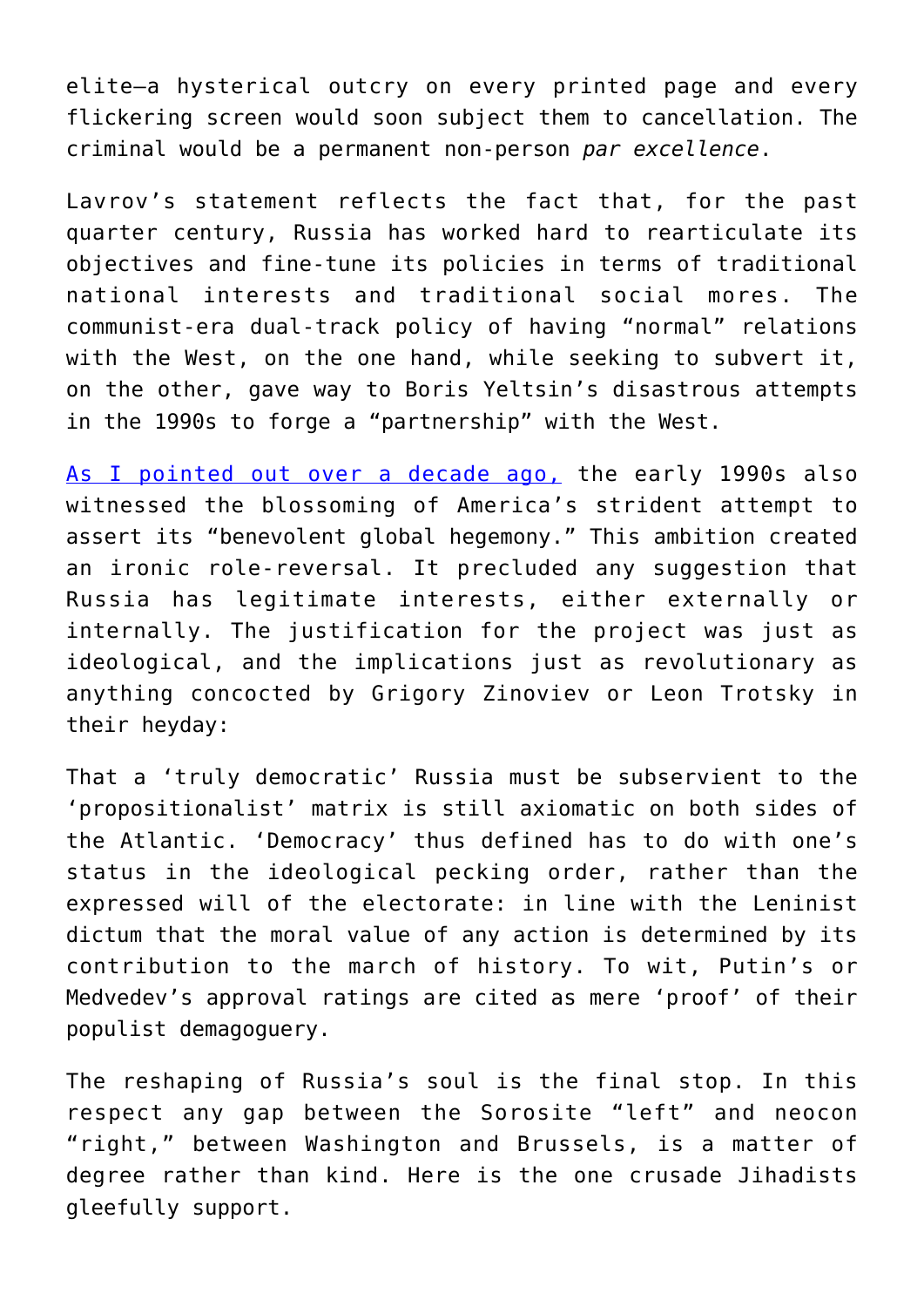In this context, Russia's then-ambassador to NATO, Dmitry Rogozin, [charted a grand strategy of sanity for all of us](https://www.chroniclesmagazine.org/the-north-worth-saving) over a decade ago, in an interview with the *Russia Today* television channel:

There is a new civilization emerging in the Third World that thinks that the white, northern hemisphere has always oppressed it and must therefore fall at its feet now. … If the northern civilization wants to protect itself, it must be united: America, the European Union, and Russia. If they are not together, they will be defeated one by one.

Rogozin's ideas were based on an appreciation of the commonalities between Europeans and their overseas descendants—a diagnosis as precise as it is abhorrent to Western elites. It shows that, in all key indicators rooted in respect for conservative principles, Russia is freer than the West. Again, no American or EU diplomat could dare to make such a statement, even if he shared the sentiment, and hope to remain in his post after making it.

Western multiculturalists oppose any notion of "our" physical or cultural space that does not belong to everyone. They deny we should have a special affinity for any particular country, nation, or culture, while demanding the imposition of our preferences upon the whole world. They celebrate any random melange of mutually disconnected multitudes as somehow uniquely "diverse" and therefore inherently virtuous.

Ideologues will deny it, but in the decades to come Europe, Russia, and America will be in similar mortal peril. In the end there will be no grand synthesis, no cross-fertilization, and certainly no peaceful coexistence, between the North and the Third World. There will be "*[kto kogo](https://en.wikipedia.org/wiki/Who,_whom%3F)*" (who will overtake whom?).

The short-term prospects for fostering a sense of unity among Europeans—Eastern, Western, and American—are grim. They will